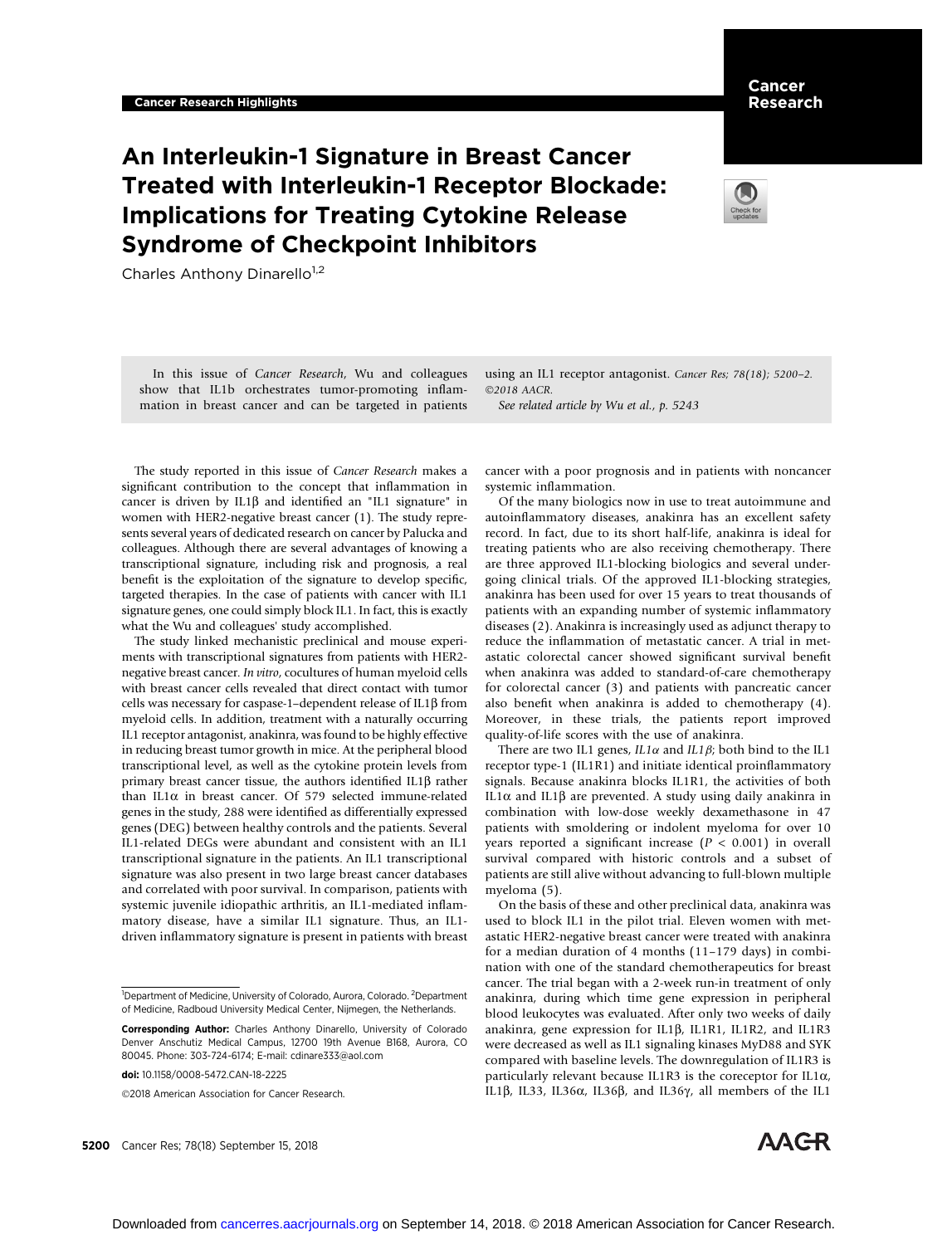family. A significant role for IL1 in the pathogenesis of acute myeloid leukemia has been known for decades and recent studies demonstrate that IL1R3 is a target for this leukemia. During the pilot trial, anakinra treatment at any timepoint also resulted in decreased expression of five members of the Toll-Like Receptor (TLR) family. In contrast to the suppression of the TLR and IL1 $\beta$  families by anakinra, increased expression of several natural killer cell and cytotoxic T-cell genes that favor immune-mediated tumor destruction was observed (1). The take home message from the comprehensive Wu and colleagues' study is the identification of high-risk HER2-negative patients who would benefit from reducing IL1b.

Are there other cancers that would benefit from reducing IL1? On the basis of clinical data using IL1 blocking therapeutics, an IL1 signature is likely in other cancers. In the case of smoldering myeloma, IL1 $\beta$  from the bone marrow plasma cells induces IL6, which is a growth factor for myeloma cells. Anakinra treatment suppresses IL1β-driven IL6 and accounts for the lack of progression to active myeloma (5). Canakinumab is an approved anti-IL1b neutralizing mAB, which significantly reduced the incidence of cancer, deaths from all cancers, and a 77% reduction in deaths from lung cancer (6). These data come from the world-wide randomized, placebo controlled trial in 10,000 high-risk atherosclerotic patients treated with canakinumab to prevent a second myocardial infarction. Many patients were smokers. Although none of the patients had past or known cancer upon entry, some developed cancer during the trial while others had small, undetected malignancies, which developed during the 4 years of the trial. Because the trial was designed to reduce atherosclerosis, as soon as a cancer was detected, those patients were dropped from the trial and there was no further canakinumab treatment. Yet, despite receiving no further canakinumab, overall survival was greater in canakinumab-treated patients (6). The reduction in cancer incidence and deaths by solely neutralizing IL1 $\beta$  are impressive and are consistent with an IL1 $\beta$  signature also in lung cancer. In fact, a benefit in treating human cancer with IL1-blocking strategies was predicted (7). There are many mechanisms by which IL1 promotes cancer progression including IL1 as a growth and proangiogenic factor, a suppressor of dendritic and immune cell function, and a promoter of metastasis (8).

Although the Palucka trial focused on IL1 $\beta$  as a target for treating breast cancer, why block IL1b when you can block both IL1 $\beta$  and IL1 $\alpha$  with anakinra? There is no dearth of preclinical data to support a role for IL1 $\alpha$  in human cancer. Increased survival was reported in a randomized, placebo controlled trial of a neutralizing natural antibody to  $IL1\alpha$  in patients with advanced, metastatic colorectal cancer (9). The IL1 $\alpha$  precursor is constitutively present in healthy breast cells, and several studies have identified polymorphisms in the IL1 $\alpha$  promoter as risk factors in breast cancer. However, unlike IL1 $\beta$ , the IL1 $\alpha$ precursor is biologically active either when expressed as an integral membrane protein or when released upon cell death. IL1 $\alpha$  was present in the supernatants of 149 primary cultured breast cancer tissues stimulated with PMA and ionomycin (1). Using coculture of breast cancer cells with myeloid cells, membrane  $TGF\beta$  was identified as an inducer of the caspase-<sup>1</sup>–dependent secretion of IL1b. However, in my opinion, membrane IL1 $\alpha$  in the cocultures was also inducing IL1 $\beta$ . Indeed, the breast cancer tumor microenvironment is comprised of IL1 $\alpha$  expressing tumor cells and infiltrating myeloid-derived suppressor cells, which are the source of IL1b. In reducing IL1 $\alpha$  and IL1 $\beta$ , anakinra will reduce the immunosuppression from myeloid-derived suppressor cells  $(8)$ . IL1 $\alpha$ induction of IL1 $\beta$  is an example of autoinflammation and, as reported in the study, patients with autoinflammatory diseases exhibit the same IL1 $\beta$  signature as patients with breast cancer (1). Myeloid cells in the tumor microenvironment are also a source of growth factors for tumors. For example,  $IL1\alpha$  from breast cancer cells induce infiltrating myeloid cells to produce thymic stromal lymphopoietin (TSLP; ref. 10) and TSLP then contributes to the survival of the tumor cells by increasing Bcl-2 that restricts apoptosis in tumor cells. In that regard, compared with placebo-treated patients, anti-IL1 $\alpha$  improved quality of life as well as increased survival (9).

In the Palucka trial, following the 2-week run-in course of anakinra only at the approved dose of 100 mg subcutaneously each day, patients then continued the trial receiving the combination of anakinra plus one of the standard chemotherapy regimens for HER2-negative breast cancer. Because chemotherapy often results in bone marrow suppression and because IL1-blocking therapies can also suppresses peripheral neutrophils, the risk of infection increases with the combination. The daily subcutaneous anakinra has a short plasma halflife of less than 12 hours, although IL1R1 receptor occupancy is likely 24 hours. Nevertheless, a short half-life is a clear advantage because it allows the oncologist to stop anakinra therapy with the first indication of infection. This is not possible with long-lasting antibodies such as canakinumab. The combination of anakinra plus chemotherapy was not associated with any adverse events such as serious infection. Similar to the trial of anti-IL1 $\alpha$  in patients with metastatic colorectal cancer (9), some patients with breast cancer reported reduced pain and increased quality of life on anakinra plus chemotherapy and in other studies, anakinra reduced the "sickness syndromes" of chemotherapy used to treat metastatic colorectal cancer but also increased overall survival (3). Three of the 11 patients in the Palucka trial are still alive (1).

What else can we learn from the Wu and colleagues' study? Anakinra treatment accomplished a sustained reduction in expression of the IL1 signature inflammatory genes in the IL1 family but also in the TLR family and in inflammatory kinases. With the use of anti-CTLA-4, anti-PD-1, or anti-PD1 ligand as checkpoint inhibitors to reverse the immunosuppression of cancer, systemic inflammation, which can be lethal, is a drawback for these therapies. To increase the efficacy of checkpoint inhibitors, some trials add chemotherapy which increases the toxicity. Because anakinra is administered as an adjunct with chemotherapy (1, 3, 4), can anakinra be considered a safe checkpoint inhibitor? The concept that IL1 blockade itself provides for checkpoint inhibition is supported by the canakinumab trial data (6). The mechanisms that account for the reduction in cancer and cancer-related deaths in patients treated with canakinumab likely include increased immune-mediated tumor cell destruction. Why not add anakinra to checkpoint inhibitor therapeutics? Anakinra will reduce IL1-driven inflammation and IL1-driven immunosuppression, but also reduce the cytokine storm associated with checkpoint inhibitors. Cytokine release syndrome is a form of macrophage activation syndrome and anakinra is the standard of treatment for macrophage activation syndrome (2).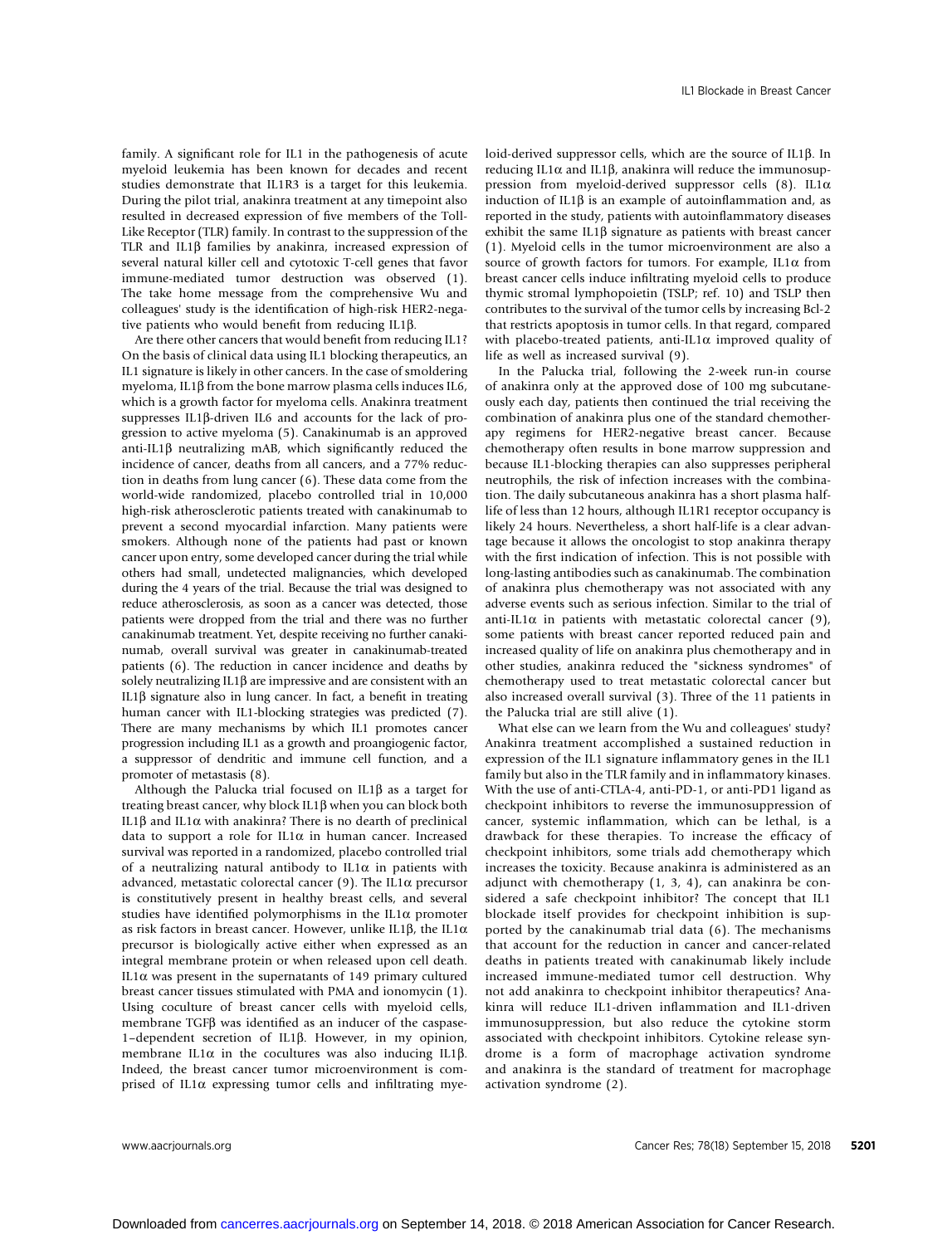### Disclosure of Potential Conflicts of Interest

No potential conflicts of interest were disclosed.

### Acknowledgments

The author thanks Dr. Owen Wilson for his helpful comments. These studies are supported by NIH grant AI-15614 and the Colorado Cancer Center. This

#### References

- 1. Wu T-C, Xu K, Martinek J, Young RR, Banchereau R, George J, et al. IL1 receptor antagonist controls transcriptional signature of inflammation in patients with metastatic breast cancer. Cancer Res 2018;78: 5243–58.
- 2. Dinarello CA, Simon A, van der Meer JW. Treating inflammation by blocking interleukin-1 in a broad spectrum of diseases. Nat Rev Drug Discov 2012;11:633–52.
- 3. Isambert N, Hervieu A, Rébé C, Hennequin A, Borg C, Zanetta S, et al. Fluorouracil and bevacizumab plus anakinra for patients with metastatic colorectal cancer refractory to standard therapies (IRAFU): a single-arm phase 2 study. OncoImmunol 2018 In press.
- 4. Becerra C, Paulson AS, Cavaness K, Hoof PD, Celinski S. Gemcitabine, nab-paclitaxel, cisplatin, and anakinra (AGAP) treatment in patients with non-metastatic pancreatic ductal adenocarcinoma (PDAC). J Clin Oncol 2018;36. Suppl 4, abstract 449. NCT02550327.
- 5. Lust JA, Lacy MQ, Zeldenrust SR, Witzig TE, Moon-Tasson LL, Dinarello CA, et al. Reduction in C-reactive protein indicates successful targeting of the IL-

work was also supported by grants GM046883, GM113943, HD076125, HL131182, and HD090637 from the NIH.

Received July 19, 2018; accepted July 19, 2018; published first September 14, 2018.

1/IL-6 axis resulting in improved survival in early stage multiple myeloma. Am J Hematol 2016;91:571–4.

- 6. Ridker PM, MacFadyen JG, Thuren T, Everett BM, Libby P, Glynn RJ, et al. Effect of interleukin-1beta inhibition with canakinumab on incident lung cancer in patients with atherosclerosis: exploratory results from a randomised, double-blind, placebo-controlled trial. Lancet 2017;390:1833–42.
- 7. Dinarello CA. Why not treat human cancer with interleukin-1 blockade? Cancer Metastasis Rev 2010;29:317–29.
- 8. Mantovani A, Barajon I, Garlanda C. IL-1 and IL-1 regulatory pathways in cancer progression and therapy. Immunol Rev 2018;281:57–61.
- 9. Hickish T, Andre T, Wyrwicz L, Saunders M, Sarosiek T, Kocsis J, et al. MABp1 as a novel antibody treatment for advanced colorectal cancer: a randomised, double-blind, placebo-controlled, phase 3 study. Lancet Oncol 2017;18:192–201.
- 10. Kuan EL, Ziegler SF. A tumor-myeloid cell axis, mediated via the cytokines IL-1alpha and TSLP, promotes the progression of breast cancer. Nat Immunol 2018;19:366–74.